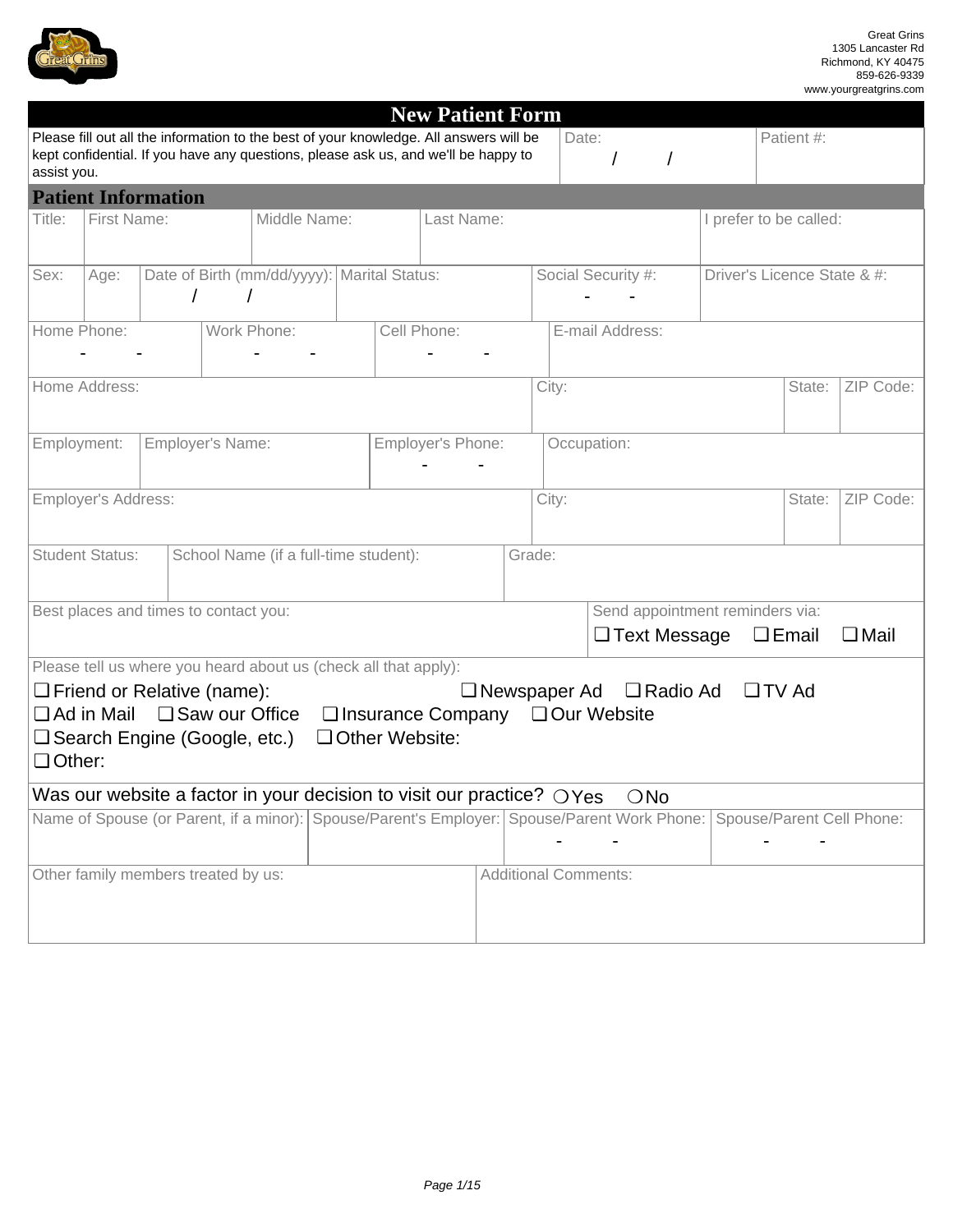

|                            | <b>Emergency Contact</b>                       |             |                                                                         |  |                             |       |             |                                         |                          |           |           |
|----------------------------|------------------------------------------------|-------------|-------------------------------------------------------------------------|--|-----------------------------|-------|-------------|-----------------------------------------|--------------------------|-----------|-----------|
|                            |                                                |             | This should be the nearest relative who does not live with the patient. |  |                             |       |             |                                         |                          |           |           |
| Title:                     | First Name:                                    |             | Last Name:                                                              |  |                             |       |             | Relationship to Patient:                |                          |           |           |
| Home Phone:<br>Work Phone: |                                                |             |                                                                         |  | Cell Phone:                 |       |             | E-mail Address:                         |                          |           |           |
| Emergency_Contact Address: |                                                |             |                                                                         |  |                             | City: |             |                                         |                          | State:    | ZIP Code: |
|                            | <b>Person Responsible for Account</b>          |             |                                                                         |  |                             |       |             |                                         |                          |           |           |
| Title:                     | First Name:                                    |             | Middle Name:                                                            |  | Last Name:                  |       |             |                                         | Relationship to Patient: |           |           |
|                            | Date of Birth (mm/dd/yyyy): Social Security #: |             |                                                                         |  | Driver's Licence State & #: |       |             | Holder of Dental Insurance for Patient: |                          |           |           |
| Home Phone:                |                                                | Work Phone: |                                                                         |  | Cell Phone:                 |       |             | E-mail Address:                         |                          |           |           |
|                            | <b>Billing Address:</b>                        |             |                                                                         |  |                             | City: |             |                                         |                          | State:    | ZIP Code: |
| Employment:                | Employer's Name:                               |             |                                                                         |  | Employer's Phone:           |       | Occupation: |                                         |                          |           |           |
| Employer's Address:        |                                                |             |                                                                         |  | City:                       |       |             |                                         | State:                   | ZIP Code: |           |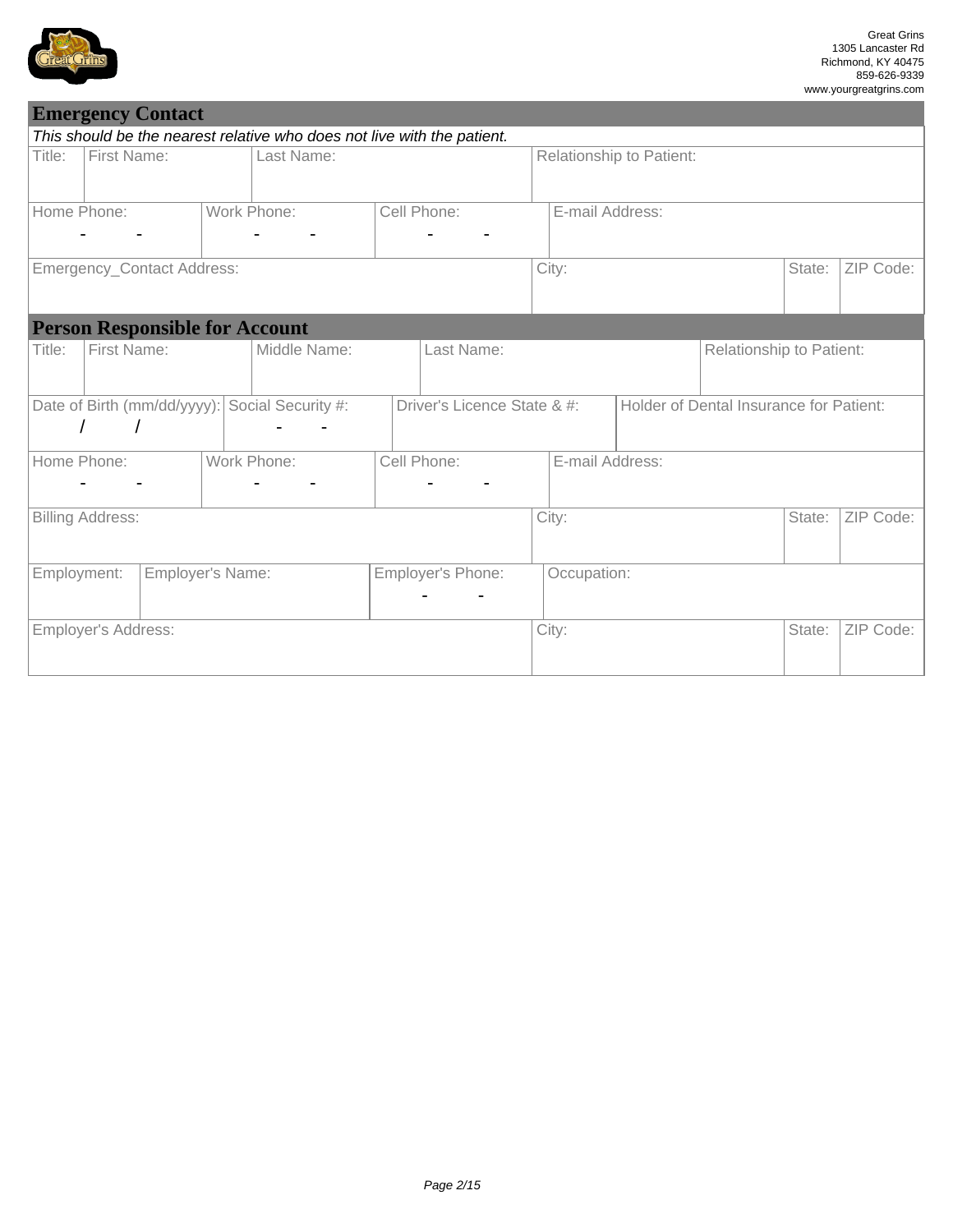

/ /

2016 2017

 $\frac{1}{1}$ LI/ U

 $\frac{1}{2}$  $\ddot{\phantom{a}}$ HI

ME

16

01

2016

01

01 02

01 02

#### **Insurance Information Primary Insurance** Insurance Holder's Name: | Date of Birth (mm/dd/yyyy): Relationship to Patient: | Employer: / / Member ID: Group ID: Insurance Company Name: Insurance Company Phone: - - Insured's SSN: Sate: | Insurance Company's Address: City: State: | State: | ZIP Code: | State: | ZIP Code: | ZIP Code: | State: | ZIP Code: | State: | ZIP Code: | State: | ZIP Code: | State: | ZIP Code: | State: | ZIP Code **Secondary Insurance** Insurance Holder's Name: | Date of Birth (mm/dd/yyyy): Relationship to Patient: | Employer: / / Member ID: Since Group ID: Sand All All Annual Company Name: Insurance Company Phone: Insurance Company Phone: - - Insured's SSN: Insurance Company's Address: City: City: State: ZIP Code: **Authorization** Autnorization<br>All of the above information is correct to the best of my knowledge. I authorize use of this form on all my Further the above information is correct to the best of my information to all my insurance companies. In starting the release of information to all my insurance companies. Instituted Submissions and I during the release of information to all my institutive companies. If<br>understand that I am responsible for my bill. I authorize Great Grins to act as my agent in helping me to anderstand that I am responsible for my bill: I dathorize Great Grins to dot as my agent in helping me to obtain payment from my insurance companies. I authorize payment to Great Grins. I permit a copy of this obtain payment non my insurance companies: I admonze payment to Sicat Sillis. I permit a copy of a authorization to be used in place of the original. I give Great Grins, its employees, and/or other agents express prior consent to contact me at any/all phone numbers, including cell numbers (by phone call or text express phot consent to contact the at anyonic photoc numbers; including con numbers<br>message) and email addresses, for the purpose of treatment, insurance, or payment. 01 03 06 09  $\overline{\bigcup_{n \in \mathbb{N}}$  $\mathbb{R}^2$  $\overline{\phantom{a}}$ 06  $\overline{1}$ 10 11 14 <u>2022 - 2024</u> 2021  $\frac{1}{2}$  $200$ 2013 AL AR <u>c</u> CT State: FL HI ile<br>. ID  $\mathbf{a}$ ier ion 01 03 06  $\frac{1}{2}$  and the best of my knowledge I authorize use of this form of notize the release of information to all my insurance companies for my hill I authorize Great Grins to art as my agent in helpin not my bill. I duribilize creat critic to dot do my agent in helpin<br>Pe companies I authorize payment to Great Grins I permit a co of the original Lgive Great Grins its employees and/or other or the original rights order onne, to employeed, and/or other to<br>me at any/all phone numbers including cell numbers (by phone  $\overline{\bigcup_{n \in \mathbb{N}}$  $\mathbb{R}^2$  $\overline{\phantom{a}}$ 06 <u>2022 - 2024</u> 2021 AL P

Signature (Type your name to sign electronically, or print and sign): Date (mm/dd/yyyy):  $\overline{a}$  $\frac{20}{100}$  $\overline{a}$  $\frac{1}{2}$  or print and

## **Consent for Treatment**

Patient Name:

I hereby authorize the doctor or designated staff to take X-rays, study models, photographs, and other diagnostic aids deemed appropriate by the doctor to make a thorough diagnosis of the dental needs of the above-named patient. 30 →<br>1998 tr  $101$  to make a thorough diagnosis or the defital fit וסוו.<br>י gnated staff to take X-rays, study models, photographs, and othe the doctor to make a thorough diagnosis of the dental net  $\ddot{\phantom{0}}$ e dental needs of t

2003

2011 2010

above-named panent.<br>Upon such diagnosis, I authorize the doctor or designated staff to perform all recommended treatment mutually agreed upon by us and to employ such assistance as required to provide proper care. icu<br>. doctor or designated staff to perform all recommended treatmer

I agree to the use of anesthetics, sedatives, and other medications as necessary. I fully understand<br>I agree to the use of anesthetics, sedatives, and other medications as necessary. I fully understand that using anesthetic agents embodies certain risks. I understand that I can ask for a complete recital of any possible complications. 115NS. I UNUCISIANU MALT CAN ASN'IOI A COMPICIC I nut latives, and other medications as necessary. I fully understand certain risks. I understand that I can ask for a complete r MI complete recital of

I have read, understood, and agree to the above treatment policy. o the above

24

16 17

| i have read, understood, and agree to the above treatment policy.     |                    |
|-----------------------------------------------------------------------|--------------------|
| Signature (Type your name to sign electronically, or print and sign): | Date (mm/dd/yyyy): |
|                                                                       |                    |
|                                                                       |                    |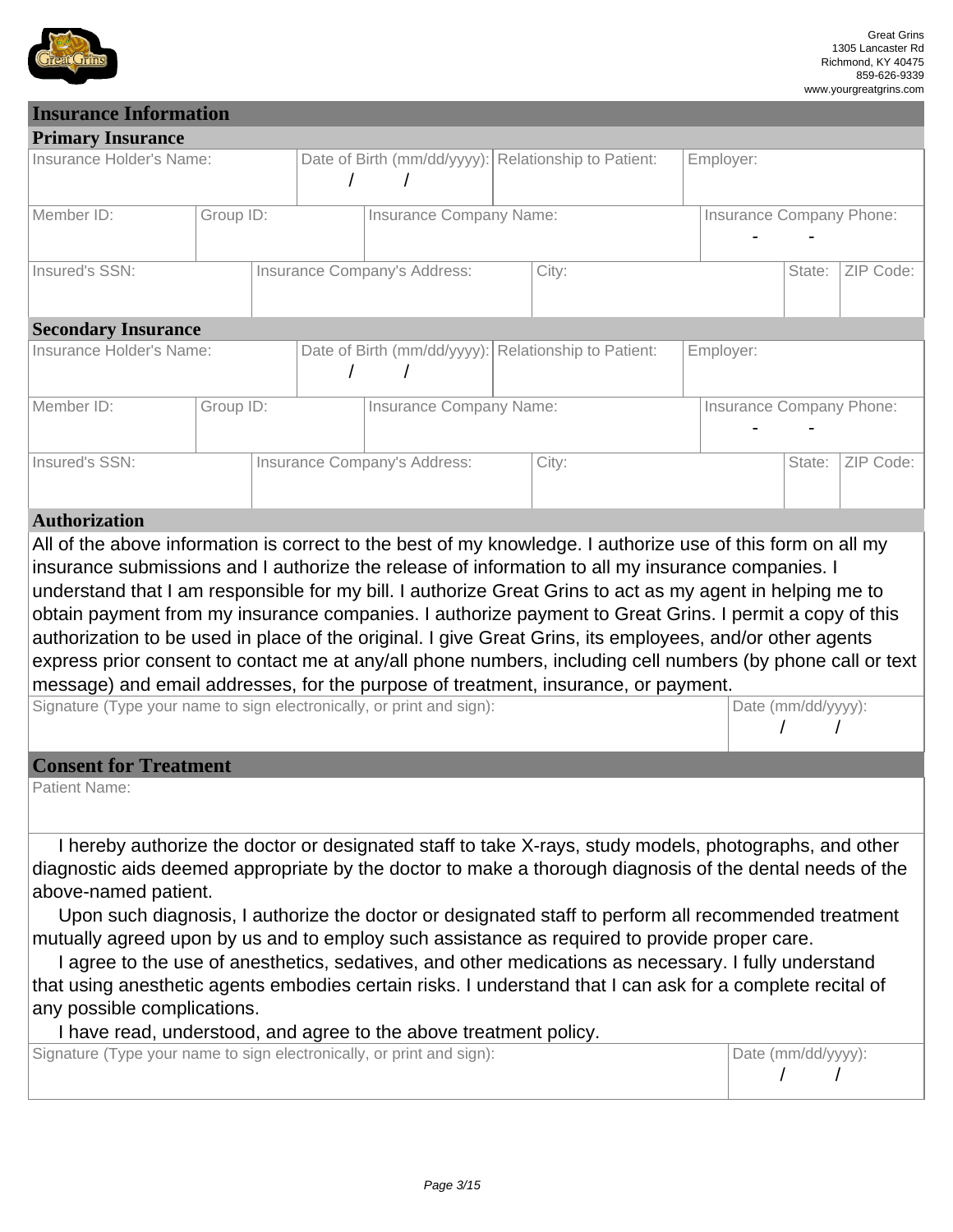

| <b>Payment</b>                                                                                                                                                                                                                                                                                                                                                                                                                                                                                                                               |       |                                                                          |                      |                                                                                                                          |  |  |  |
|----------------------------------------------------------------------------------------------------------------------------------------------------------------------------------------------------------------------------------------------------------------------------------------------------------------------------------------------------------------------------------------------------------------------------------------------------------------------------------------------------------------------------------------------|-------|--------------------------------------------------------------------------|----------------------|--------------------------------------------------------------------------------------------------------------------------|--|--|--|
| Does the person responsible for the account already have an account with this office? $\bigcirc$ Yes<br>$\bigcirc$ No                                                                                                                                                                                                                                                                                                                                                                                                                        |       |                                                                          |                      |                                                                                                                          |  |  |  |
| <b>Payment Method</b>                                                                                                                                                                                                                                                                                                                                                                                                                                                                                                                        |       |                                                                          |                      |                                                                                                                          |  |  |  |
| method of payment below.                                                                                                                                                                                                                                                                                                                                                                                                                                                                                                                     |       |                                                                          |                      | Notice: Payment is due at the time of service unless alternative arrangements have been made in advance. Please choose a |  |  |  |
| <b>Payment in Full</b>                                                                                                                                                                                                                                                                                                                                                                                                                                                                                                                       |       |                                                                          |                      |                                                                                                                          |  |  |  |
| O Cash                                                                                                                                                                                                                                                                                                                                                                                                                                                                                                                                       |       |                                                                          |                      |                                                                                                                          |  |  |  |
| O Check                                                                                                                                                                                                                                                                                                                                                                                                                                                                                                                                      |       |                                                                          |                      |                                                                                                                          |  |  |  |
| O Credit Card                                                                                                                                                                                                                                                                                                                                                                                                                                                                                                                                | Type: | Credit Card Number:                                                      | Expiration:<br>/2016 | <b>Card Verification Code:</b><br>VISA/MC/Discover: 3-digit code printed on back<br>AmEx: 4-digit code printed on front  |  |  |  |
|                                                                                                                                                                                                                                                                                                                                                                                                                                                                                                                                              |       |                                                                          |                      | Your credit card information is kept on file for outstanding account balances.                                           |  |  |  |
| <b>Payment Plans</b>                                                                                                                                                                                                                                                                                                                                                                                                                                                                                                                         |       |                                                                          |                      |                                                                                                                          |  |  |  |
|                                                                                                                                                                                                                                                                                                                                                                                                                                                                                                                                              |       | Start treatment immediately and pay over time with low monthly payments. |                      |                                                                                                                          |  |  |  |
| O CareCredit<br><b>No-Interest Payment Plans</b><br>• Pay for treatment over 6 or 12 months with NO interest.<br>• As long as you pay the low minimum monthly payment each month when due,<br>and the balance in full by the end of the promotional 6- or 12-month term, no<br>interest will be charged on your purchase.                                                                                                                                                                                                                    |       |                                                                          |                      |                                                                                                                          |  |  |  |
| <b>Low-Interest Payment Plans</b><br>• Enjoy low monthly payments with the 24, 36, 48, or 60 month extended plans.<br>• The 14.9% APR is lower than average credit cards and makes convenient, fixed,<br>and low minimum monthly payments possible. This option is available for<br>treatment fees of \$1000.00 or more. (\$5000.00 or more for the 60 month plan.)<br>If you choose this option, you can fill out a CareCredit application at our office.<br>Would you like to discuss our office's financial policy? $\bigcirc$ Yes<br>ONo |       |                                                                          |                      |                                                                                                                          |  |  |  |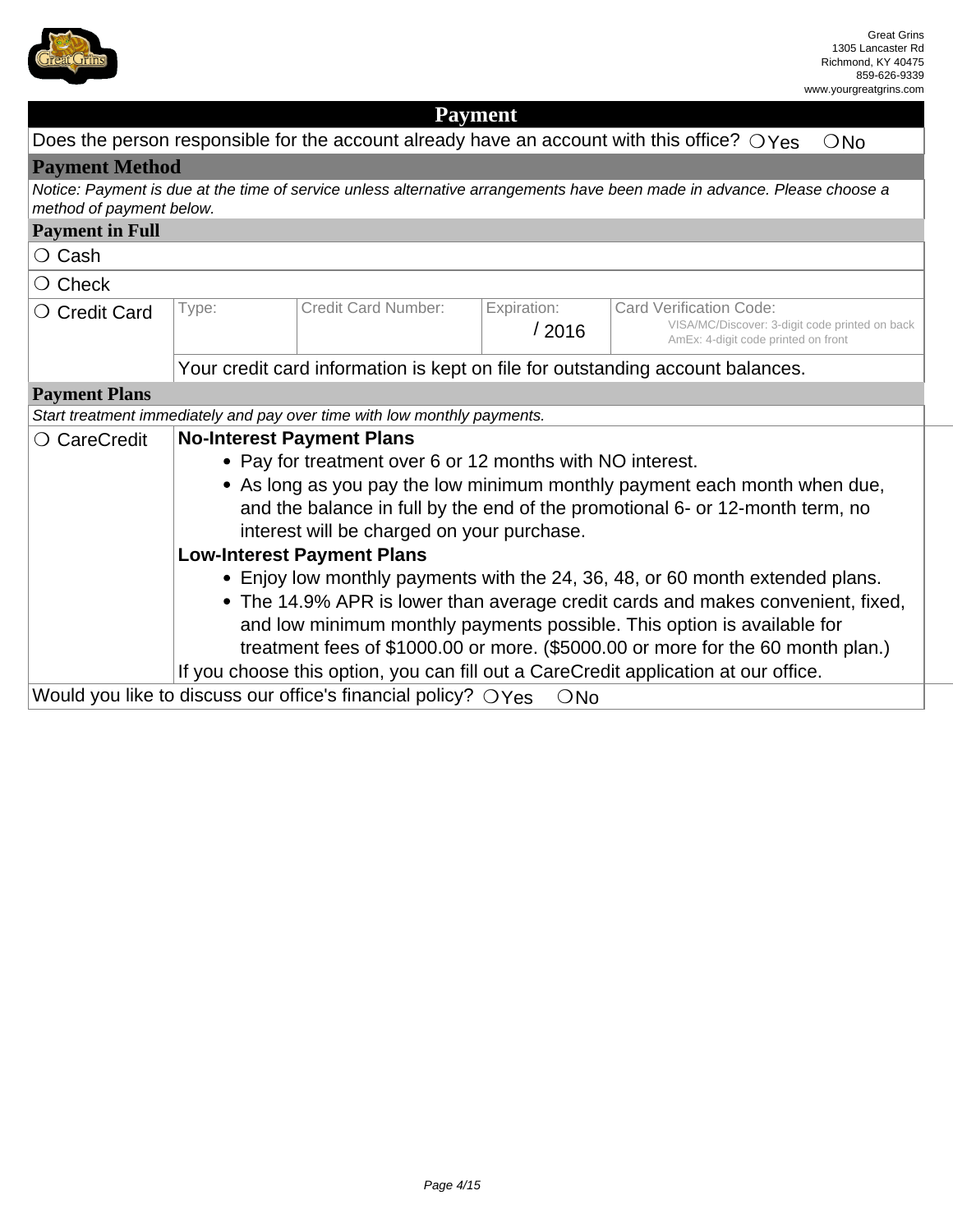

## **Payment Policies**

Thank you for taking the time to understand our payment policies. For any questions about fees, financial policies, or your responsibilities, please ask one of our office staff for clarification.

## **For Patients with Dental Insurance**

We accept dental insurance assignments, with the understanding that any uninsured portion not covered by your insurance plan is to be paid by you at the time of service. As a courtesy, our office will file all applicable insurance forms. Please note that although we strive to provide accurate information, such information is not a guarantee of payment or eligibility with your insurance company and is only an estimate. Your dental insurance plan is a contract between you, your employer, and the insurance company. Depending on your specific insurance plan, your dental insurance may not fully cover our office dental fees for the services we render. The difference between our office dental fees and your insurance reimbursement is your responsibility.

## **Returned Checks**

Personal checks that are returned due to "insufficient funds" are subject to a \$25.00 service fee. **Service Charge**

Payment is due at each appointment. I agree to pay any outstanding insurance balance within 60 days. If I do not pay the entire new balance within 60 days of the monthly billing date, a service charge will be added to the account for the current monthly billing period. The service charge will be a periodic rate of 1.5% per month (or a minimum charge of \$2.50 for a minimum balance of \$25.00) which is an annual percentage rate of 18% applied to the last month's balance. In case of default of payment, I promise to pay any legal interest on the balance due, together with any collection costs and reasonable attorney fees incurred to effect collection of this account balance or any future accounts. Please be advised that there is a \$50.00 fee charged for missed or broken appointments without 24 hours notice. To avoid this charge, kindly give us a minimum of 24 hours notice for any appointment cancellation. Feel free to contact us at any time with questions you may have.

## **X-Ray/Records Release**

There is a fee of \$25.00 for any release of X-rays and/or records.

## **Minors**

Adult patients are responsible for full payment at time of service. The adult accompanying a minor is responsible for payment. This office will not bill a non-custodial parent for services delivered to a minor. For unaccompanied minors, treatment may be denied unless charges have been pre-approved to a credit card or other payment arrangements have been made.

### **Authorization**

Patient Name:

I hereby authorize payment directly to Great Grins of the group insurance benefits otherwise payable to me. I understand that I am responsible for all costs of the above-named patient's dental treatment. The information on the page and the dental/medical histories are correct to the best of my knowledge. I grant the right to Great Grins to release the patient's dental and/or medical histories and other information about the patient's dental treatment to third-party payers and/or other health professionals.

Signature (Type your name to sign electronically, or print and sign): <br>
Date (mm/dd/yyyy):

 $\overline{\phantom{0}}$ 

2016

 $\overline{\phantom{0}}$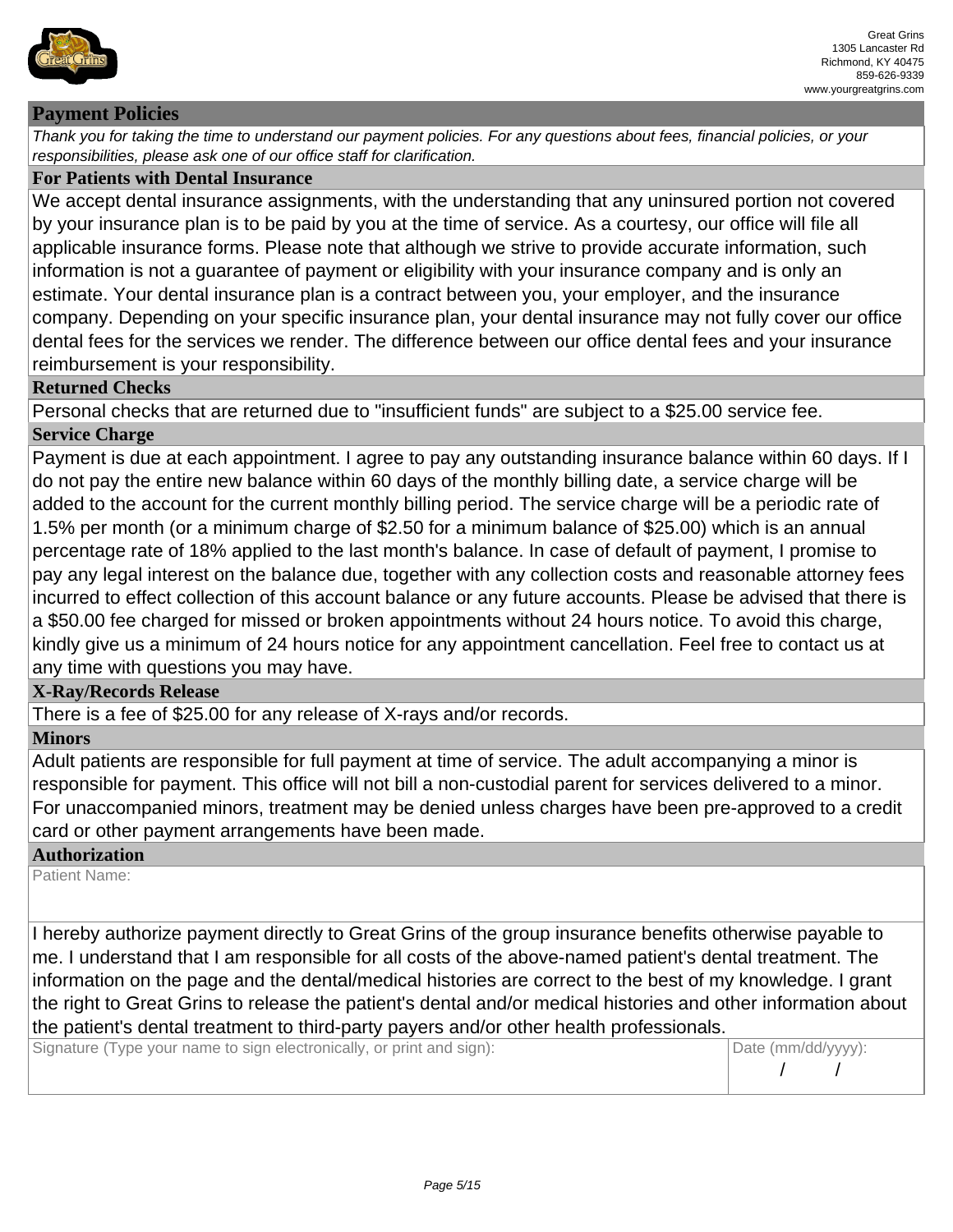

| <b>Dental History</b>                                                                       |                                     |                              |                                             |                                                  |                               |                |                         |
|---------------------------------------------------------------------------------------------|-------------------------------------|------------------------------|---------------------------------------------|--------------------------------------------------|-------------------------------|----------------|-------------------------|
| <b>Previous Dentist</b>                                                                     |                                     |                              |                                             |                                                  |                               |                |                         |
| <b>Dentist Name:</b>                                                                        |                                     | <b>Dental Practice Name:</b> |                                             |                                                  | Phone:                        |                |                         |
|                                                                                             |                                     |                              |                                             |                                                  |                               |                |                         |
| Address:                                                                                    |                                     |                              | City:                                       |                                                  |                               | State:         | ZIP Code:               |
|                                                                                             |                                     |                              |                                             |                                                  |                               |                |                         |
| What did you like about your last dentist?                                                  |                                     |                              | What caused you to leave your last dentist? |                                                  |                               |                |                         |
|                                                                                             |                                     |                              |                                             |                                                  |                               |                |                         |
|                                                                                             |                                     |                              |                                             |                                                  |                               |                |                         |
|                                                                                             |                                     |                              |                                             |                                                  |                               |                |                         |
| <b>Last Dental Visit</b><br>Last Dental Visit (m/y):                                        | What were you treated for?          |                              |                                             |                                                  |                               |                | Treatment complete?     |
|                                                                                             |                                     |                              |                                             |                                                  |                               | $\bigcirc$ Yes | ONo                     |
|                                                                                             |                                     |                              |                                             |                                                  |                               |                |                         |
| What was done at your last dental visit?                                                    |                                     |                              | Last X-Rays:                                | Last Full-Mouth X-Rays:                          |                               |                | Last Cleaning:          |
|                                                                                             |                                     |                              |                                             |                                                  |                               |                |                         |
| <b>Dental Hygiene</b>                                                                       |                                     |                              |                                             |                                                  |                               |                |                         |
| How often do you visit a dentist?                                                           |                                     |                              | Do you brush your teeth? If yes, how often? | Do you floss? If yes, how often?                 |                               |                |                         |
| Regularly                                                                                   | Yes                                 | After every meal             |                                             | Yes                                              | After every meal              |                |                         |
| Please list other dental hygiene aids (Interplak, toothpicks, etc.) that you use:           |                                     |                              |                                             | Are you interested in regular hygiene cleanings? |                               |                |                         |
|                                                                                             |                                     |                              |                                             | Yes                                              |                               |                |                         |
| <b>Today's Visit</b>                                                                        |                                     |                              |                                             |                                                  |                               |                |                         |
| Do you have any dental problems, pain, or discomfort at this time? If yes, please describe: |                                     |                              |                                             |                                                  |                               |                |                         |
| Yes                                                                                         |                                     |                              |                                             |                                                  |                               |                |                         |
| What is the main reason for your visit today?                                               |                                     |                              |                                             |                                                  |                               |                |                         |
| $\Box$ Tooth Pain $\Box$ Check-up $\Box$ Cleaning $\Box$ Whitening                          |                                     |                              |                                             | □ Cosmetic Dentistry                             |                               |                |                         |
| □ Sedation Dentistry □ Restorative Dentistry                                                |                                     |                              | $\Box$ Other:                               |                                                  |                               |                |                         |
| What would you like to learn more about?                                                    |                                     |                              |                                             |                                                  |                               |                |                         |
| $\Box$ Whitening<br>□ Cosmetic Dentistry                                                    |                                     |                              |                                             |                                                  |                               |                |                         |
|                                                                                             |                                     |                              | □ Sedation Dentistry                        | $\Box$ Implants<br>$\Box$ Bridges                |                               | $\Box$ Veneers |                         |
| $\Box$ Other:<br>$\Box$ Dentures                                                            |                                     |                              |                                             |                                                  |                               |                |                         |
| <b>Dental Concerns</b>                                                                      |                                     |                              |                                             |                                                  |                               |                |                         |
| Check all that apply.                                                                       |                                     |                              |                                             |                                                  |                               |                |                         |
| <b>Teeth</b>                                                                                |                                     |                              |                                             |                                                  |                               |                |                         |
| $\Box$ Broken or chipped                                                                    | $\Box$ Loose/missing filling        |                              | $\Box$ Missing teeth                        |                                                  | $\Box$ Sensitive to sweets    |                |                         |
| □ Crooked                                                                                   | $\Box$ Loose teeth                  |                              | $\Box$ Mouth sores                          |                                                  | $\Box$ Blisters on lips/mouth |                |                         |
| $\Box$ Decay                                                                                | $\Box$ Tooth pain                   |                              | $\Box$ Sensitive to cold                    |                                                  |                               |                | □ Orthodontic treatment |
| $\Box$ Difficulty chewing                                                                   | $\Box$ Food trap areas              |                              | $\Box$ Sensitive to heat                    |                                                  | $\Box$ Bad taste in mouth     |                |                         |
| Discolored                                                                                  | $\Box$ Grinding or clenching        |                              | $\Box$ Sensitive when biting                |                                                  |                               |                |                         |
| Gums                                                                                        |                                     |                              |                                             |                                                  |                               |                |                         |
| $\Box$ Bad breath<br>$\Box$ Red (discolored)                                                | $\Box$ Abscessed<br>$\Box$ Bleeding |                              | $\Box$ Sore<br>□ Swollen                    |                                                  | $\Box$ Receding               |                | □ Periodontal treatment |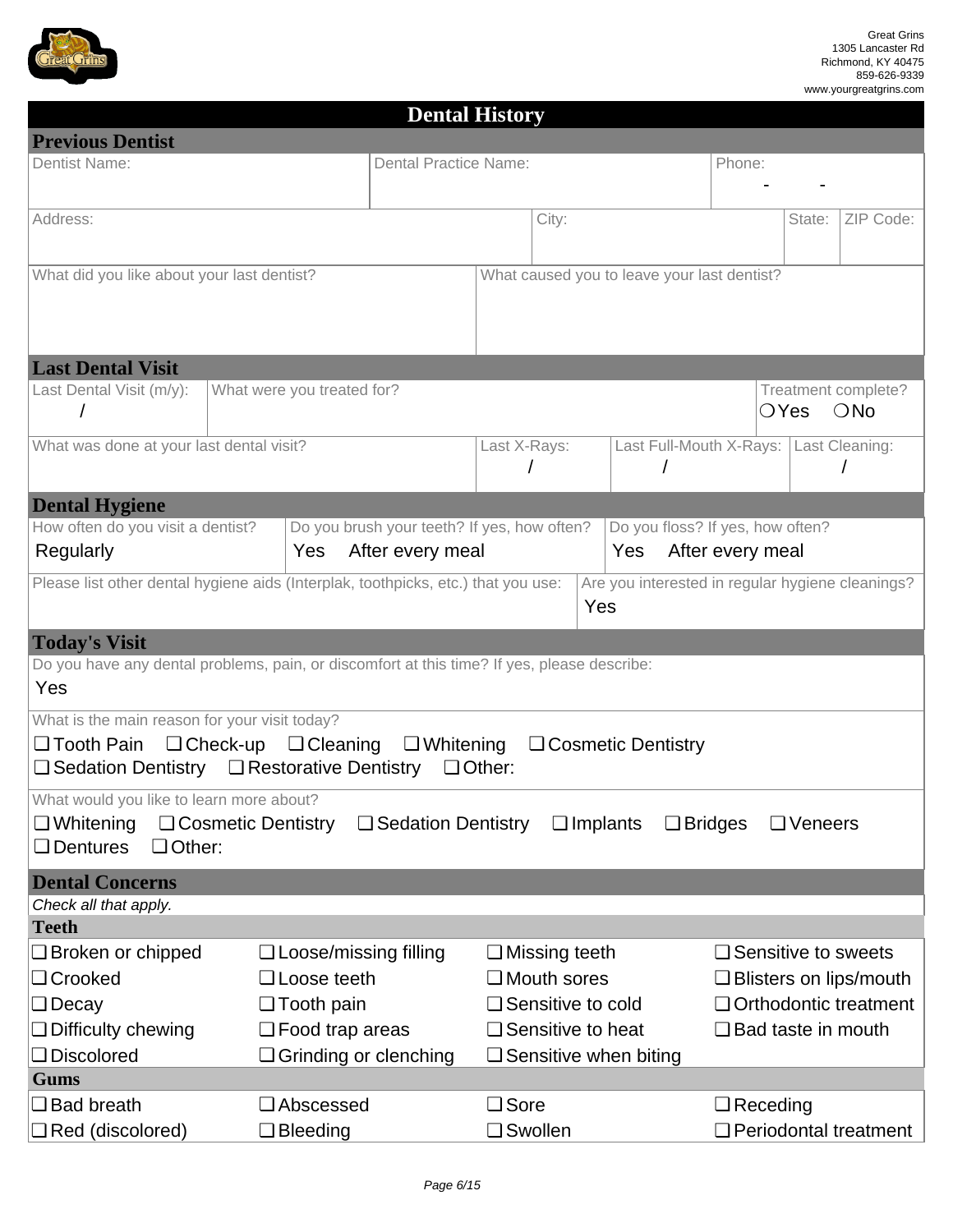

| <b>Facial/Jaw Pain</b>                                                                                                                                                         |                                                                                                                                                                  |                    |                                                                                                    |  |  |
|--------------------------------------------------------------------------------------------------------------------------------------------------------------------------------|------------------------------------------------------------------------------------------------------------------------------------------------------------------|--------------------|----------------------------------------------------------------------------------------------------|--|--|
| $\Box$ Frequent headaches                                                                                                                                                      | $\Box$ Pain in temples                                                                                                                                           | $\Box$ Jaw injury  | $\Box$ Pain around ear                                                                             |  |  |
| $\Box$ Avoid certain foods                                                                                                                                                     | $\Box$ Jaw locks open/closed                                                                                                                                     | $\Box$ Head injury |                                                                                                    |  |  |
| $\Box$ Popping/clicking                                                                                                                                                        | $\Box$ Pain in jaw                                                                                                                                               | $\Box$ Neck injury |                                                                                                    |  |  |
| <b>Other Concerns</b>                                                                                                                                                          |                                                                                                                                                                  |                    |                                                                                                    |  |  |
| $\Box$ Smoking/dipping                                                                                                                                                         | □ Orthodontic treatment                                                                                                                                          |                    | $\Box$ Snoring                                                                                     |  |  |
| $\Box$ Biting cheeks or lip                                                                                                                                                    | □ Burning tongue                                                                                                                                                 |                    | $\Box$ Teeth straightening                                                                         |  |  |
| $\Box$ Popping/clicking                                                                                                                                                        | □ Tooth replacement                                                                                                                                              |                    | $\Box$ Retainer                                                                                    |  |  |
| $\Box$ TMJ                                                                                                                                                                     | $\Box$ Fractured tooth syndrome                                                                                                                                  |                    | $\Box$ Dry mouth                                                                                   |  |  |
| $\Box$ Tooth-colored fillings                                                                                                                                                  | $\Box$ CPAP                                                                                                                                                      |                    | $\Box$ Wisdom teeth extraction                                                                     |  |  |
| $\Box$ Wisdom teeth                                                                                                                                                            | $\Box$ Implants - Tooth #:                                                                                                                                       |                    | □ Cosmetics                                                                                        |  |  |
| $\Box$ Nail-biting                                                                                                                                                             | $\Box$ Jaw locks open/closed                                                                                                                                     |                    | □ Smile makeover                                                                                   |  |  |
| $\Box$ Sleep apnea                                                                                                                                                             | $\Box$ Stain                                                                                                                                                     |                    | $\Box$ Dental phobias                                                                              |  |  |
| $\Box$ Limited orthodontics                                                                                                                                                    | $\Box$ Chew on one side                                                                                                                                          |                    |                                                                                                    |  |  |
|                                                                                                                                                                                | Does food tend to get caught between your teeth? If yes, where?                                                                                                  |                    |                                                                                                    |  |  |
| Yes                                                                                                                                                                            |                                                                                                                                                                  |                    |                                                                                                    |  |  |
|                                                                                                                                                                                | Do you hold foreign objects (pencils, pipe, pins, nails, fingernails, etc.) with your teeth? If yes, what?                                                       |                    |                                                                                                    |  |  |
| Yes                                                                                                                                                                            |                                                                                                                                                                  |                    |                                                                                                    |  |  |
| Have you ever had:                                                                                                                                                             |                                                                                                                                                                  |                    |                                                                                                    |  |  |
| Check all that apply.                                                                                                                                                          |                                                                                                                                                                  |                    |                                                                                                    |  |  |
| Orthodontic treatment                                                                                                                                                          | $\Box$ Periodontal treatment                                                                                                                                     |                    | $\Box$ Your bite adjusted                                                                          |  |  |
| $\Box$ Oral surgery                                                                                                                                                            | $\Box$ Your teeth ground                                                                                                                                         |                    | $\Box$ A bite plate or mouth guard                                                                 |  |  |
|                                                                                                                                                                                |                                                                                                                                                                  |                    |                                                                                                    |  |  |
|                                                                                                                                                                                | $\Box$ Any canker sores or cold sores on your lips, tongue, gums, or body                                                                                        |                    |                                                                                                    |  |  |
|                                                                                                                                                                                | $\Box$ A serious injury to the mouth or head? If yes, please describe including cause:                                                                           |                    |                                                                                                    |  |  |
| <b>Ratings</b>                                                                                                                                                                 |                                                                                                                                                                  |                    |                                                                                                    |  |  |
|                                                                                                                                                                                | $\frac{1}{5}$ $\frac{2}{3}$ $\frac{3}{5}$ $\frac{4}{5}$ $\frac{5}{5}$ On a scale of 1-5 (1 bad, 5 good), please rate how you feel your overall dental health is. |                    |                                                                                                    |  |  |
| $1\ 2\ 3\ 4\ 5$<br>your teeth cleaned.                                                                                                                                         |                                                                                                                                                                  |                    | On a scale of 1-5 (1 bad, 5 faithful), over the last ten years, rate how faithfully you have had   |  |  |
| $\begin{smallmatrix} 1 & 2 & 3 & 4 & 5 \\ 0 & 0 & 0 & 0 & 0 \end{smallmatrix}$                                                                                                 | On a scale of 1-5 (1 not sensitive, 5 very sensitive), what is your level of sensitivity to dental<br>procedures?                                                |                    |                                                                                                    |  |  |
| $\begin{smallmatrix} 1 & 2 & 3 & 4 & 5 \\ 0 & 0 & 0 & 0 & 0 \end{smallmatrix}$<br>appointments?                                                                                |                                                                                                                                                                  |                    | On a scale of 1-5 (1 not sensitive, 5 very sensitive), what is your sensitivity to dental cleaning |  |  |
| $\begin{smallmatrix} 1 & 2 & 3 & 4 & 5 \\ 0 & 0 & 0 & 0 & 0 \end{smallmatrix}$                                                                                                 |                                                                                                                                                                  |                    | On a scale of 1-5 (1 unhappy, 5 very happy), rate how you feel about the look of your smile.       |  |  |
| $\begin{smallmatrix} 1 & 2 & 3 & 4 & 5 \\ 0 & 0 & 0 & 0 & 0 \end{smallmatrix}$                                                                                                 | On a scale of 1-5 (1 poor, 5 great), how do you rate your quality of sleep?                                                                                      |                    |                                                                                                    |  |  |
| $\begin{smallmatrix}1&2&3&4&5\\0&0&0&0&0\end{smallmatrix}$<br>On a scale of 1-5 (1 being low, 5 being high), if you snore, how would you rate the severity of<br>your snoring? |                                                                                                                                                                  |                    |                                                                                                    |  |  |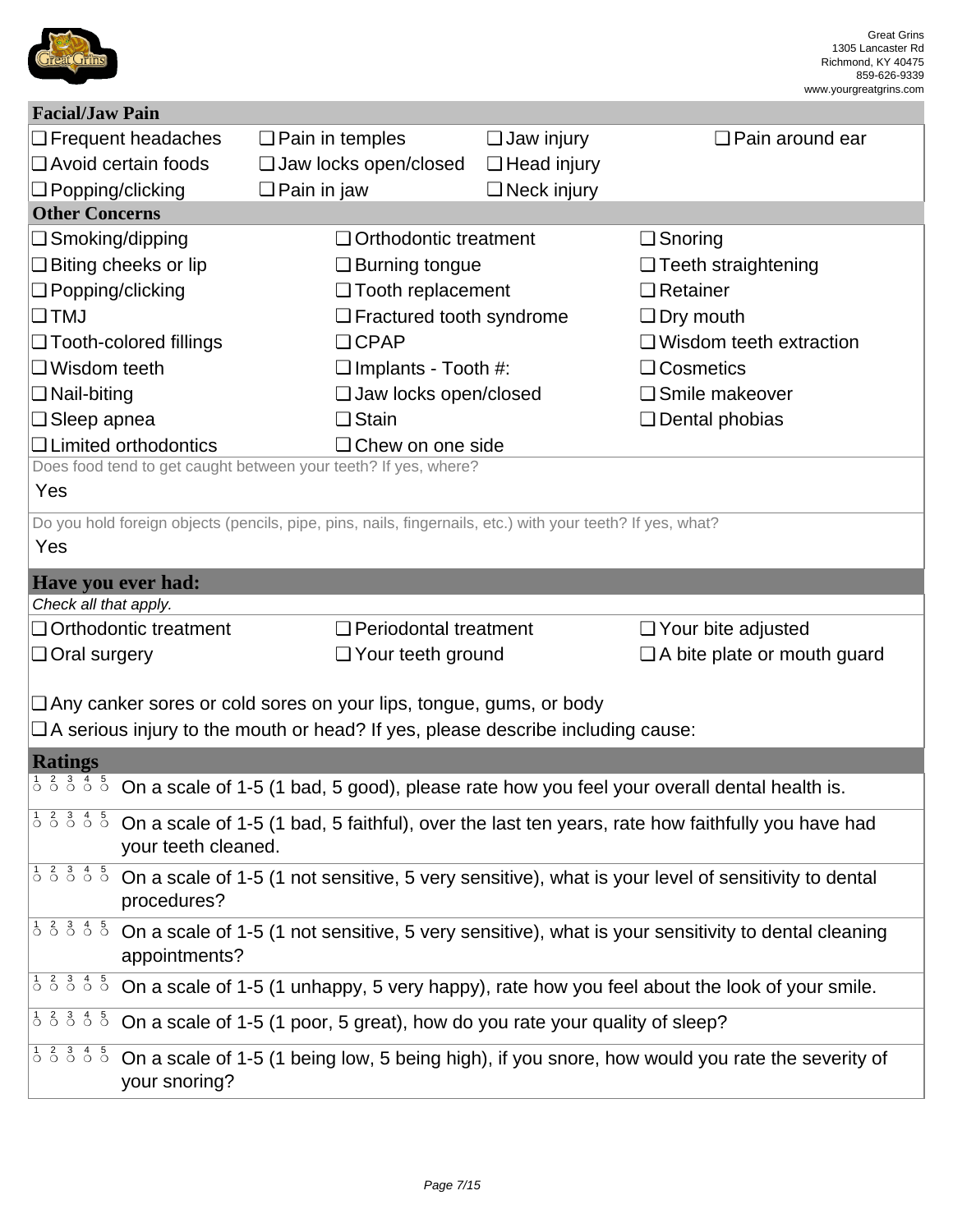

| <b>Miscellaneous</b>                                                                                                                                     |  |  |  |  |  |  |  |
|----------------------------------------------------------------------------------------------------------------------------------------------------------|--|--|--|--|--|--|--|
| Has fear ever been an issue for you in a dental office? $\bigcirc$ Yes<br>ONo                                                                            |  |  |  |  |  |  |  |
| Has time ever been a factor in getting your dental work done? $\bigcirc$ Yes<br>ONo                                                                      |  |  |  |  |  |  |  |
| Has the cost of dental treatment been a concern for you? $\bigcirc$ Yes<br>ONo                                                                           |  |  |  |  |  |  |  |
| If yes, how can we help?                                                                                                                                 |  |  |  |  |  |  |  |
| Tell us about your good dental experiences/visits:<br>Tell us about your bad dental experiences/fears:                                                   |  |  |  |  |  |  |  |
| What do you like most about your teeth/smile?                                                                                                            |  |  |  |  |  |  |  |
| Is there anything you don't like about your teeth/smile?                                                                                                 |  |  |  |  |  |  |  |
| Is there anything you'd like to change about your teeth/smile?                                                                                           |  |  |  |  |  |  |  |
| What are your long-term dental goals? How would you like your teeth to feel and look?                                                                    |  |  |  |  |  |  |  |
| What are your short-term dental goals?                                                                                                                   |  |  |  |  |  |  |  |
| Do you have any upcoming event or circumstances (such as weddings, major surgeries, etc.) we should/need to know about? If<br>yes, what and when?<br>Yes |  |  |  |  |  |  |  |
| Is there anything else you feel we should know?                                                                                                          |  |  |  |  |  |  |  |
| <b>Medical History</b>                                                                                                                                   |  |  |  |  |  |  |  |
| How is your general health? OGood<br>OPoor<br>$\bigcirc$ Fair                                                                                            |  |  |  |  |  |  |  |
| Are you currently under medical treatment? If yes, what for?<br>Yes                                                                                      |  |  |  |  |  |  |  |
| Do you require antibiotic pre-medication for your dental work? If yes, what for?<br>Yes                                                                  |  |  |  |  |  |  |  |
| Last Visit:<br>Physician's Name:<br>Phone:                                                                                                               |  |  |  |  |  |  |  |
| Address:<br>ZIP Code:<br>City:<br>State:                                                                                                                 |  |  |  |  |  |  |  |
| Do we have permission to contact your doctor regarding your care? $\bigcirc$ Yes<br>ONo                                                                  |  |  |  |  |  |  |  |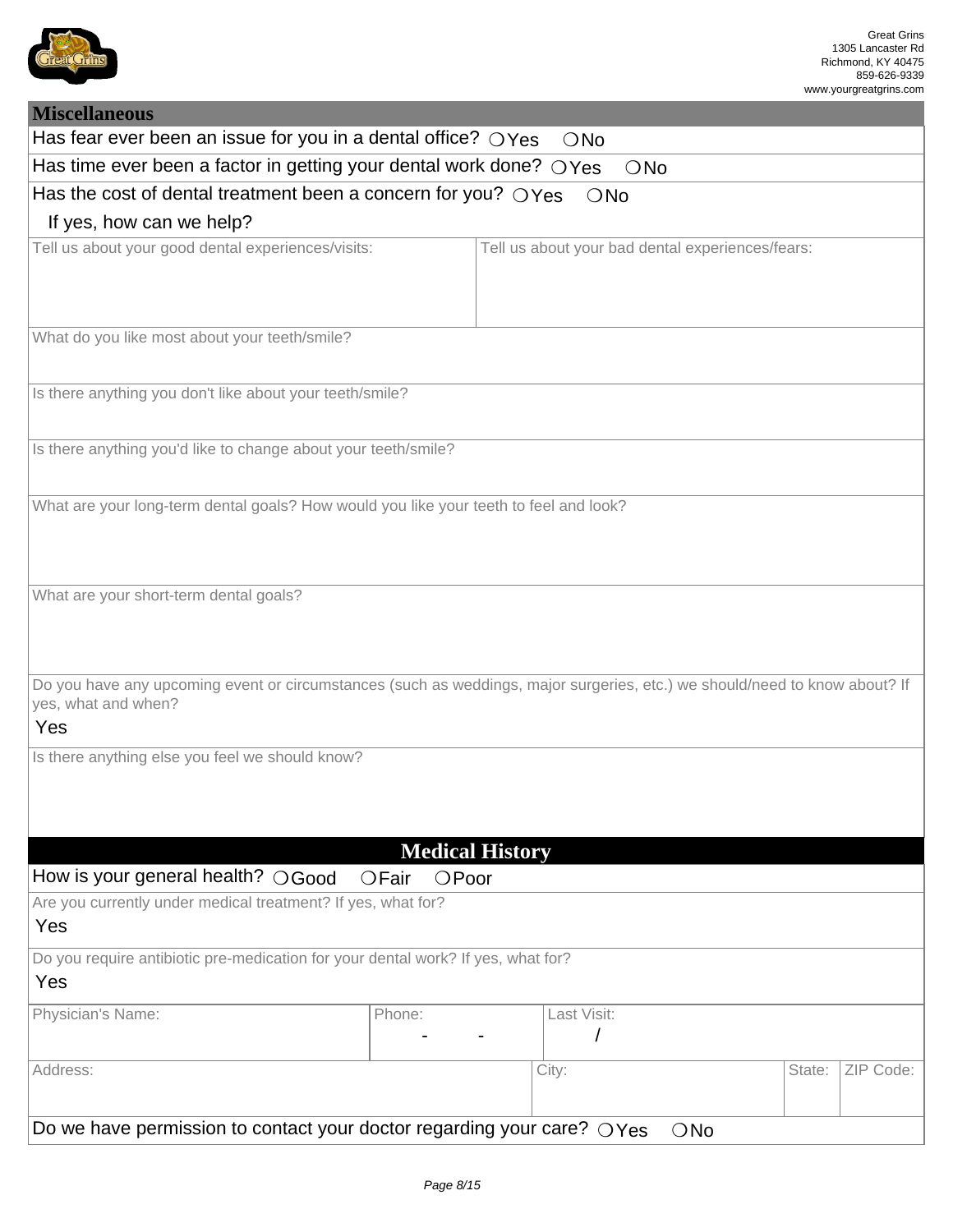

## **Have you ever had:**

- Alzheimer's disease ❏
- Anaphylaxis ❏
- Anemia ❏
- Angina ❏
- Arteriosclerosis ❏
- Arthritis ❏
- Artificial bones/joints ❏
- Artificial hip/joints ❏
- Artificial valves ❏
- Asthma ❏
- Birth defects ❏
- Blood disease ❏
- 
- 
- 
- Cancer/chemotherapy ❏
- Chest pain ❏
- Chronic fatigue ❏
- 
- Cold sores ❏
- Congenital heart ❏
- Congenital heart ❏ lesion
- Convulsions ❏
- 
- Cortisone medicine ❏
- Cough-persistent or ❏

Check all that apply.

**□ Barbiturates (sleeping** 

Frequent diarrhea ❏ Genital herpes ❏

Diabetes ❏

Dizziness ❏ Easily winded ❏

Emphysema ❏

Excessive thirst ❏

Fever blisters ❏

Glaucoma ❏

**□** Hay fever

**□ Head or face injury □** Hearing disorders Heart attack/stroke ❏

**□ Heart murmur/trouble** 

**□ Hepatitis A, B, or C** 

High or low blood ❏

Dental anesthetics ❏

Erythromycin ❏

Latex rubber ❏

**Have you ever had an adverse reaction or allergies to any medication or substance?**

**□** Heart disease

**□** Heart surgery **□** Hemophilia

Gout ❏

Epilepsy ❏

Fainting ❏

**□** Difficulty breathing

Emotional problems ❏

Endocrine problems ❏

- 
- 
- Blood transfusions ❏
- **□** Bruise easily
- Cancer ❏
	-
	-
- syndrome
- **□** Circulatory problems
- 

bloody

Acrylic ❏ Aspirin ❏

 pills) Codeine ❏

- 
- 

## defect

sugar

**□ History of substance** 

- abuse/drug addiction
- HIV/AIDS ❏

Iodine ❏

Metals ❏

**□** Herpes

- Hives/skin rash ❏
	- Hospitalized for any ❏ reason
	- Hypertension (high ❏ blood pressure)
	- Hypoglycemia ❏
	- Hypotension (low ❏ blood pressure)
	- **□** Intestinal disorders
	- **□ Irregular heartbeat**
	- Kidney problems ❏
	- **□ Latex sensitivity**
- Leukemia ❏
- Liver problems ❏
- Lung disease ❏
- Mitral valve prolapse ❏
- Nervous disorder ❏
- Numbness of arms or ❏ hands
- Osteoporosis ❏
- Pacemaker ❏
- Pain in jaw joints ❏
- Parathyroid disease ❏
- Pneumonia ❏
- Psychiatric problems ❏
- **□ Radiation treatments**
- **□ Recent weight loss**
- **□ Renal dialysis**
- Rheumatic fever ❏
- Rheumatism ❏

Nitrous oxide ❏ Novocaine ❏

**□ Sedatives** Sulfa drugs ❏

Page 9/15

Penicillin/antibiotics ❏

- **□** Scarlet fever
- **□** Seizures
- Severe/frequent ❏ headaches
- **□ Sexually transmitted** disease

Great Grins 1305 Lancaster Rd Richmond, KY 40475 859-626-9339 www.yourgreatgrins.com

- Shingles ❏
- **□** Shortness of breath
- Sickle cell anemia ❏
- Sinus problems ❏
- Sinus trouble ❏
- Smoker ❏
- Spina bifida ❏
- **□** Swelling of feet/ankles
- **□** Swollen neck glands
- Swollen, still painful ❏ joints
- **□ Tattoos/body piercing**

TMD/TMJ (jaw pain) ❏

**□** Tumor or growth on head/neck Ulcers/colitis ❏

Venereal disease ❏ X-ray or cobalt ❏ treatment Yellow jaundice ❏

**□** Tetracycline

Valium ❏ Xylocaine ❏

Thyroid disease ❏

Tonsillitis ❏ **□** Tuberculosis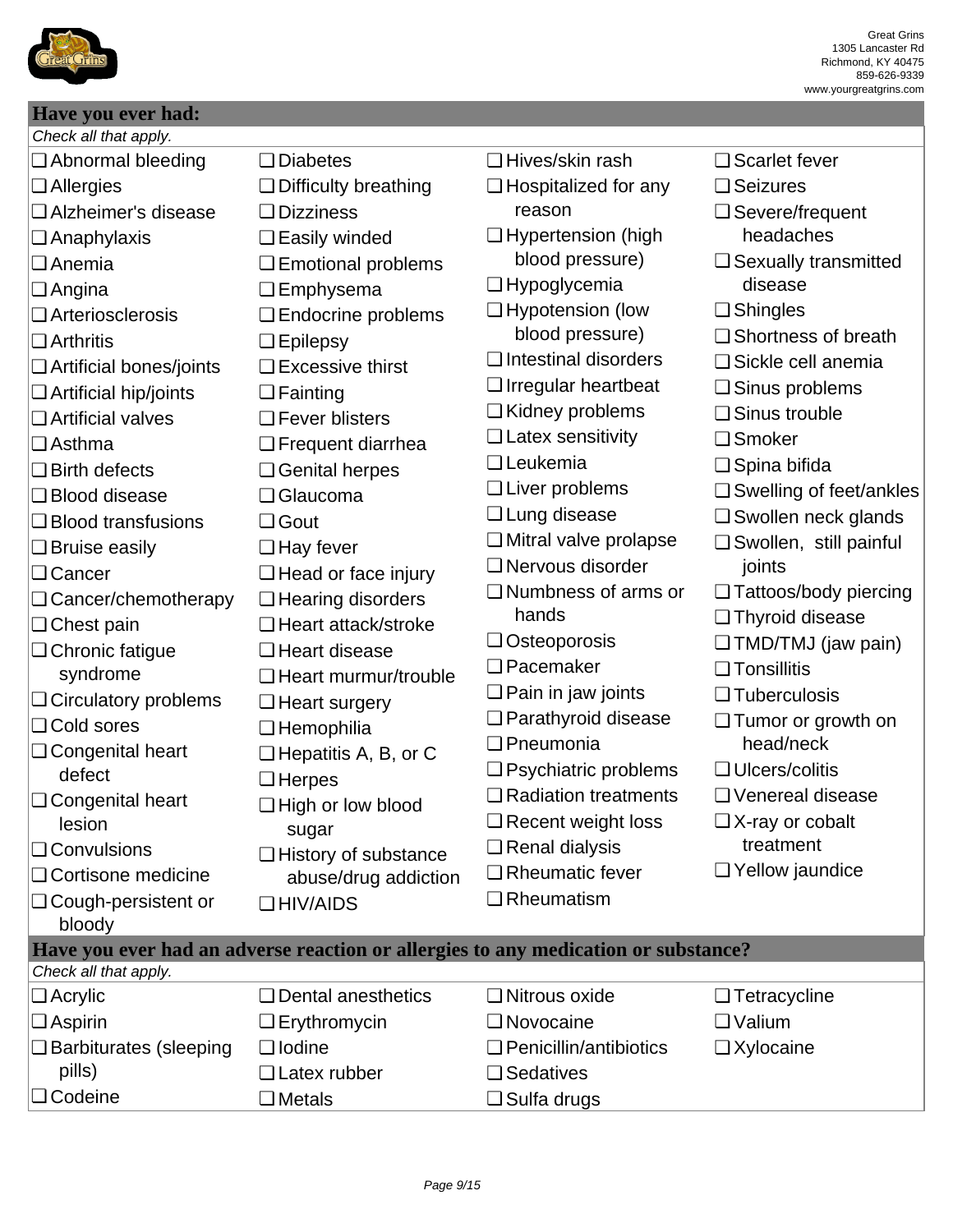

Are you being/have you ever been treated for cancer of any kind? If yes, please explain:

### Yes

Are you currently taking or have you ever taken any bisphosphonate drugs? These include: alendronate No (Fosamax), clodronate (Ostac, Bonefos), etidronate (Didronel), ibandronate (Boniva), pamidronate (Aredia), risedronate (Actonel), tiludronate (Skelid), zoledronic acid (Zometa).  $\bigcirc$ Yes  $\hspace{0.15cm} \bigcirc$ No

Do you take or have you taken Phen-Fen or Redux?  $\bigcirc$ Yes  $\bigcirc$ No

Do you smoke or chew tobacco?  $\bigcirc$  Yes  $\bigcirc$  No

Do you use alcohol, cocaine, or other drugs?  $\bigcirc$ Yes  $\bigcirc$ No

Do you wear contact lenses?  $\bigcirc Y$ es  $\bigcirc$  No

Are you on a special diet?  $\bigcirc$  Yes  $\hspace{1.5mm}$   $\bigcirc$  No

Have you lost or gained more than 10 pounds in the past year?  $\bigcirc$  Yes  $\bigcirc$  No

Do you use more than two pillows to sleep?  $\bigcirc$  Yes  $\bigcirc$  No

Have you ever had any excessive bleeding requiring special treatment?  $\bigcirc$  Yes  $\hspace{1.5mm}$  ONo

When you walk upstairs or take a walk, do you ever have to stop because of pain in your chest, shortness of breath, or feeling tired?  $\bigcirc$ Yes  $\bigcirc$ No

Have you been treated in a hospital in the last five years?  $\bigcirc$  Yes  $\bigcirc$  No

If female, please mark if you are:

□ Pregnant - If so, please enter your due date or week #:

| $\Box$ Trying to get pregnant |  | $\Box$ Nursing $\Box$ On birth control |
|-------------------------------|--|----------------------------------------|
|-------------------------------|--|----------------------------------------|

Please list all current prescriptions:

Please list any other serious medical conditions, impending operations, or other medical/dental information that may possibly affect your dental treatment:

Do you wish to talk to the dentist privately about any problems/concerns?  $\bigcirc$ Yes  $\bigcirc$ No

All of the above information is correct to the best of my knowledge. I understand that providing incorrect information can be dangerous to my (or patient's) health. It is my responsibility to inform the dental office of any changes in medical status. I understand that the above information is necessary to provide me with dental care in an efficient and safe manner. Should further information be needed, you have my permission to ask the respective health care provider or agency, who may release information to you.

| Signature (Type your name to sign electronically, or print and sign): | Date (mm/dd/yyyy): |
|-----------------------------------------------------------------------|--------------------|
|                                                                       |                    |
| l For office use: l                                                   |                    |

 $\overline{a}$ 

 $\overline{\phantom{0}}$ 

2018

2016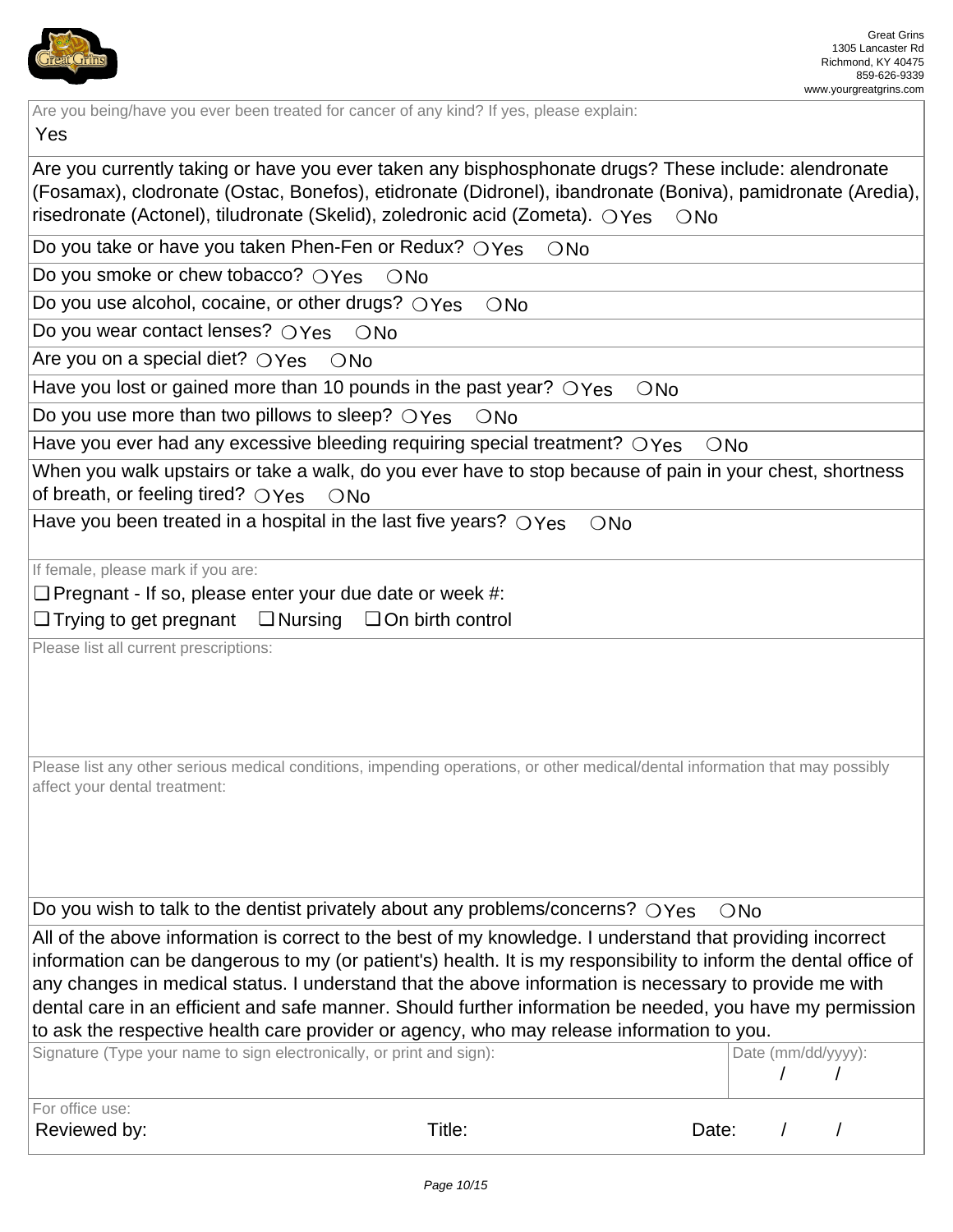

#### **Our Office**

What do you already know about our office and what are your expectations?

What would it take for you to trust us to be your dentist?

We can look at your mouth from 3 different perspectives. This will help us determine how to best treat you and your specific dental needs. What combination of these would you like us to use for your situation?

**□ As a general dentist** □ As a cosmetic dentist □ As a functional (bite, TMJ) dentist

At what point do you want us to initiate treatment for you?

 $\bigcirc$  When something isn't ideal  $\bigcirc$  When something worsens  $\bigcirc$  When my tooth hurts or breaks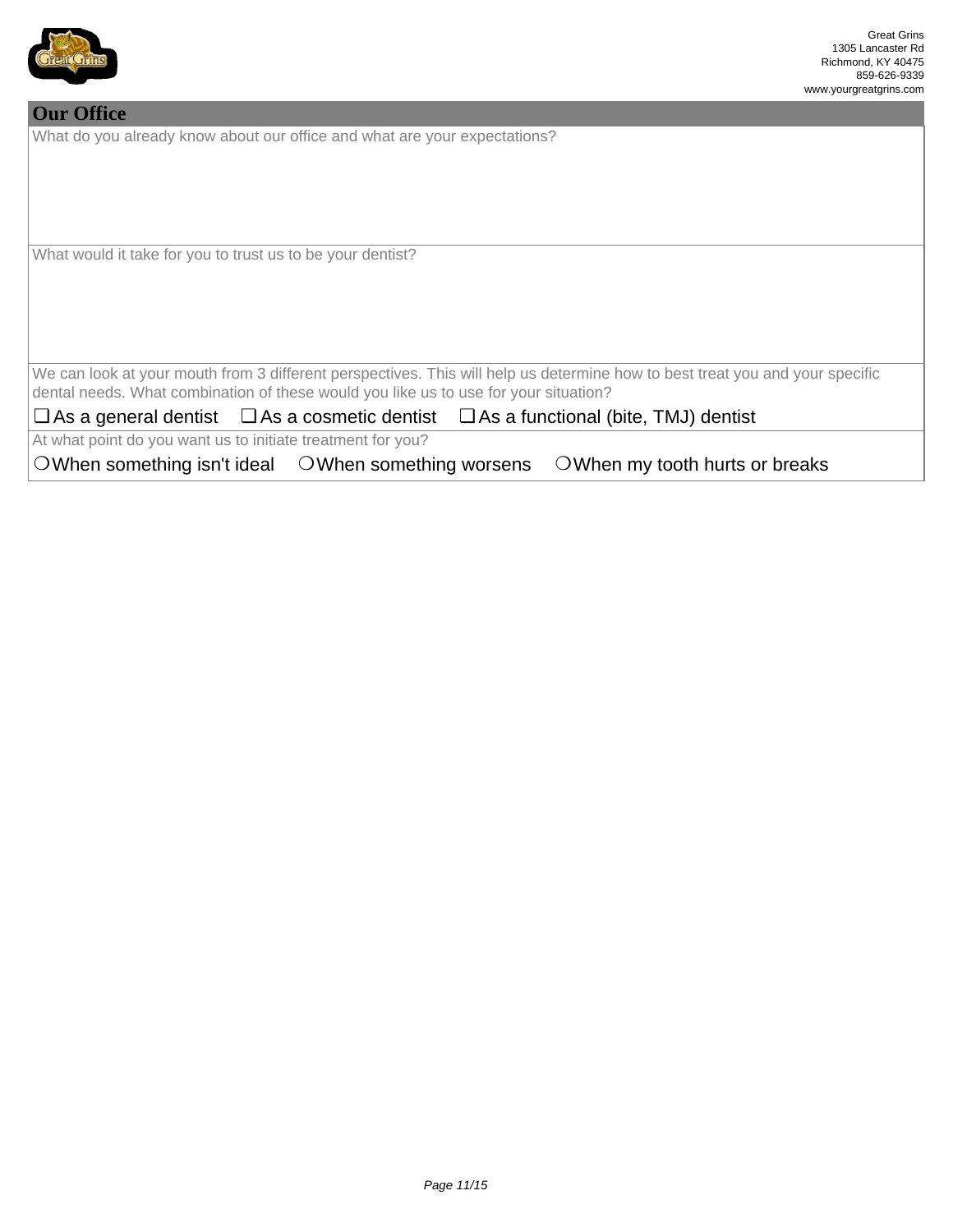

# **HIPAA Notice of Privacy Practices**

 This notice describes how medical information about you may be used and disclosed and how you can get access to this information. Please review the following carefully.

 The Health Insurance Portability & Accountability Act of 1996 (HIPAA) is a federal program that requires that all medical records and other individually identifiable health information used or disclosed by us in any form, whether electronically, on paper, or orally, are kept properly confidential. The Act gives you, the patient, significant new rights to understand and control how your information is used. HIPAA provides penalties for covered entities that misuse personal health information.

 As required by HIPAA, we have prepared this explanation of how we are required to maintain the privacy of your health information and how we may use and disclose your health information.

 We may use and disclose your medical records for several purposes, including treatment, payment, defense of legal matters, to family and friends, and health care operations:

- Treatment includes providing, coordinating, and/or managing health care related services by one or more health care providers. An example of this would include teeth cleaning services.
- Payment includes such activities as obtaining reimbursement for services, confirming coverage, billing or collection activities, and utilization review. An example of this would be sending a claim for your visit to your insurance company for payment.
- Health care operations include the business aspects of running our practice, such as conducting quality assessment and improvement activities, auditing functions, cost-management analysis, and customer service. An example would be an internal quality assessment review. We may also create and distribute de-identified health information by removing all references to individually identifiable information.
- To Your Family and Friends: We may disclose your health information to a family member, friend, or other person to the extent necessary to help with your healthcare or with payment for your healthcare. Before we disclose your health information to these people, we will provide you with an opportunity to object to our use or disclosure. If you are not present, or in the event of your incapacity or an emergency, we will disclose your medical information based on our professional judgment of whether the disclosure would be in your best interest. We may use our professional judgment and our experience with common practice to make reasonable inferences of your best interest in allowing a person to pick up filled prescriptions, medical supplies, X-rays, or other similar forms of health information. We may use or disclose information about you to notify or assist in notifying a person involved in your care, of your location and general condition.

 In some limited situations, the law allows or requires us to use/disclose your health information without your permission. Not all of these situations will apply to us; some may never come up at our office at all. Such uses or disclosures are:

- When a state or federal law mandates that certain health information be reported for a specific purpose
- For public health purposes, such as contagious disease reporting, investigation or surveillance, and notices to and from the federal Food and Drug Administration regarding drugs or medical devices
- Disclosures to governmental authorities about victims of suspected abuse, neglect, or domestic violence
- Uses and disclosures for health oversight activities, such as for the licensing of doctors; for audits by Medicare or Medicaid; or for investigation of possible violations of health care laws
- Disclosures for judicial and administrative proceedings, such as in response to subpoenas or orders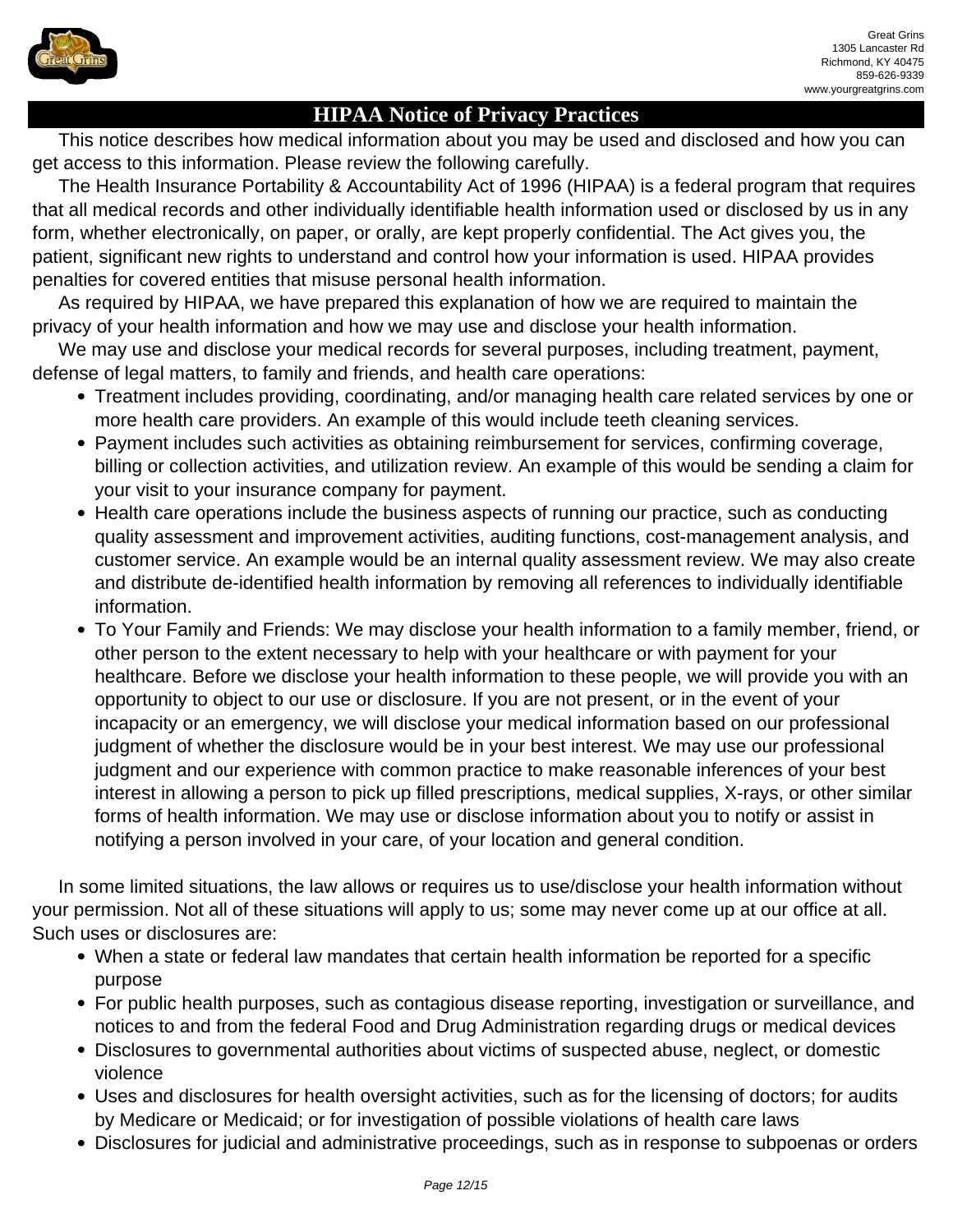

of courts or administrative agencies

- Disclosures for law enforcement purposes, such as to provide information about someone who is or is suspected to be a victim of a crime; to provide information about a crime at our office; or to report a crime that happened somewhere else
- Disclosure to a medical examiner to identify a dead person or to determine the cause of death; or to funeral directors to aid in burial; or to organizations that handle organ or tissue donations
- Uses or disclosures for health-related research
- Uses and disclosures to prevent a serious threat to health or safety
- Uses or disclosures for specialized government functions, such as for the protection of the president or high-ranking government officials; for lawful national intelligence activities; for military purposes; or for the evaluation and health of members of the foreign service
- Disclosures of de-identified information
- Disclosures relating to worker's compensation programs
- Disclosures of a "limited data set" for research, public health, or healthcare operations
- Incidental disclosures that are an unavoidable by-product of permitted uses or disclosures
- Disclosures to "business associations" who perform healthcare operations for our office and who commit to respect the privacy of your health information

 We may contact you to provide appointment reminders or information about treatment alternatives or other health-related benefits and services that may be of interest to you. If you wish to be omitted from any mailings please provide a written notice. Any other uses and disclosures will be made only with your written authorization. You may revoke such authorization in writing and we are required to honor and abide by that written request, except to the extent that we have already taken actions relying on your authorization.

 You have the following rights with respect to your protected health information, which you can exercise by presenting a written request to the Privacy Officer:

- The right to request restrictions on certain uses and disclosures of protected health information, including those related to disclosures to family members, other relatives, close personal friends, or any other person identified by you. We are, however, not required to agree to a requested restriction. If we do agree to a restriction, we must abide by it unless you agree in writing to remove it.
- The right to reasonable requests to receive confidential communications of protected health information from us by alternative means or at alternative locations.
- The right to inspect and copy your protected health information.
- The right to amend your protected health information.
- The right to receive an accounting of disclosures of protected health information.
- The right to obtain a paper copy of this notice from us upon request.

We are required by law to maintain the privacy of your protected health information and provide you with notice of our legal duties and privacy practices with respect to protected health information.

 This notice is effective as of December 7, 2016, and we are required to abide by the terms of the Notice of Privacy Practices currently in effect.

 We reserve the right to change the terms of our Notice of Privacy Practices and to make the new notice provisions effective for all protected health information that we maintain. We will post and you may request a written copy of a revised Notice of Privacy Practices from this office.

 If you think that we have not properly respected the privacy of your health information or that your privacy protections have been violated, you have the right to file a written complaint to us or the U.S.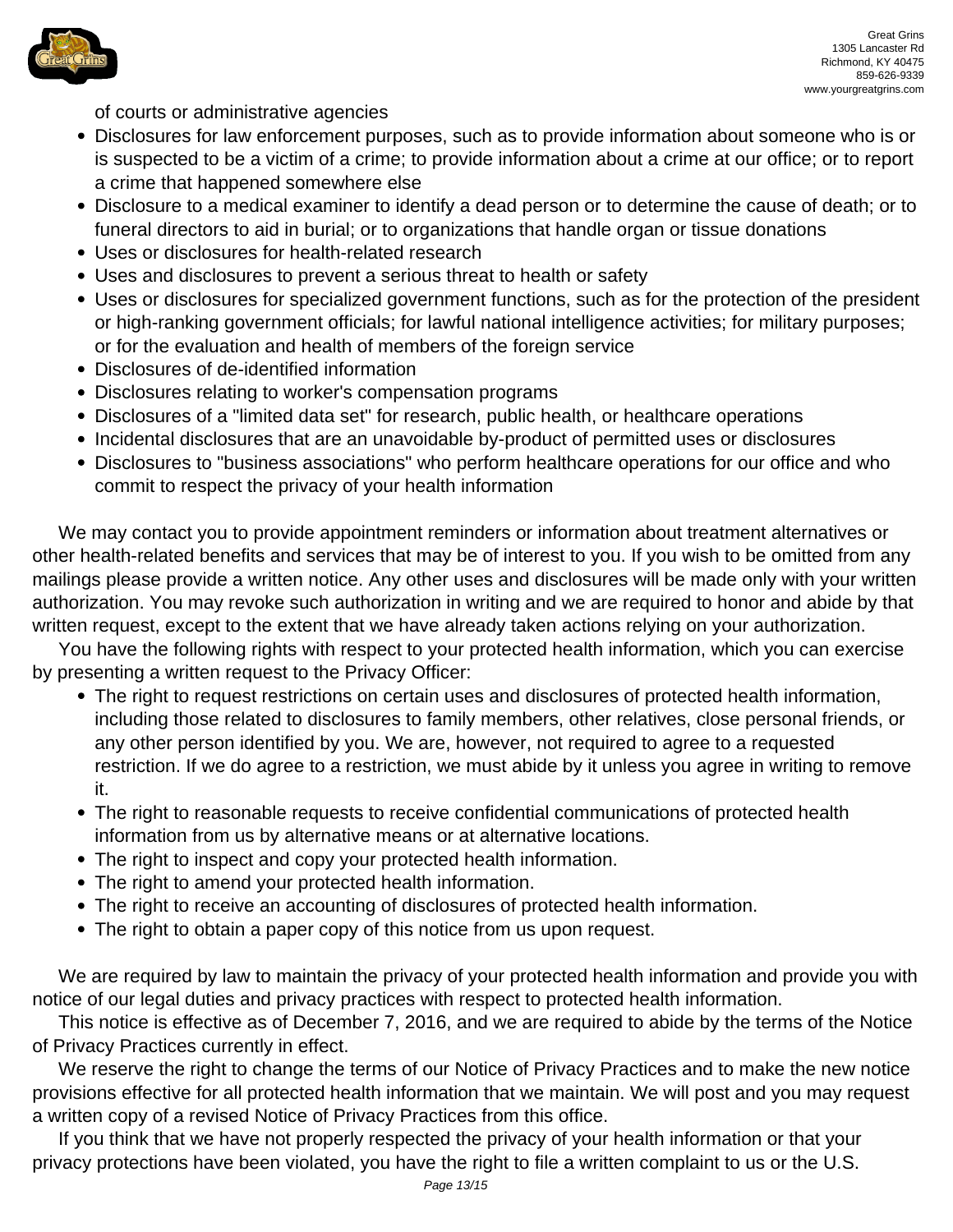

Department of Health and Human Services, Office for Civil Rights, about violations of the provisions of this notice or the policies and procedures of our office. We will not retaliate against you for filing a complaint. For more information about HIPAA and/or to file a complaint, please call or visit or office or contact:

The U.S. Department of Health & Human Services, Office for Civil Rights 200 Independence Avenue, S.W. Washington D.C. 20201 (202) 619-0257 Toll Free: 1-877-696-6775

## **HIPAA Patient Consent Form**

 I understand that I have certain rights to privacy regarding my protected health information. These rights are given to me under the Health Insurance Portability and Accountability Act of 1996 (a.k.a. HIPAA or The Healthcare Privacy Act). I understand that by signing this consent, I authorize Great Grins to use and/or disclose my protected health information to carry out the following:

- Treatment which includes direct and/or indirect treatment by other healthcare providers involved in my treatment.
- Obtaining payment from third party payers, i.e. my dental and/or medical insurance company/companies.
- The day to day healthcare operations of your dental practice.

 I have also been informed of, and given the right to review and secure a copy of your Notice of Privacy Practices, which contains a more complete description of the uses and disclosures of my protected personal health information, and my rights under HIPAA. I understand that you reserve the right to change the terms of this notice from time to time and that I may request the most current copy of this notice. I understand that I have the right to request restrictions on how my protected health information is used and disclosed to carry out treatment, payment and healthcare operations, but that you are not required to agree to use these requested restrictions. However, if you do agree, you are then bound to comply with this restriction. I understand that I may revoke this consent, in writing, at any time. However, any use or disclosure that occurred prior to the date I revoke this consent will not be affected.

| Signature (Type your name to sign electronically, or print and sign):                                   | Date (mm/dd/yyyy):     |                                |       |  |  |  |  |  |
|---------------------------------------------------------------------------------------------------------|------------------------|--------------------------------|-------|--|--|--|--|--|
| If signing on behalf of someone, explain your relationship to the patient:                              |                        |                                |       |  |  |  |  |  |
| <b>For Office Use Only</b>                                                                              |                        |                                |       |  |  |  |  |  |
| Patient refused or was unable to sign. Good faith effort was made to obtain acknowledgement of receipt. |                        |                                |       |  |  |  |  |  |
| The following circumstances prohibited the patient from signing the consent form:                       |                        |                                |       |  |  |  |  |  |
| Describe your good faith effort to obtain the individual's signature on this form:                      |                        |                                |       |  |  |  |  |  |
| <b>Office Personnel Signature:</b>                                                                      | Office Personnel Name: | <b>Office Personnel Title:</b> | Date: |  |  |  |  |  |